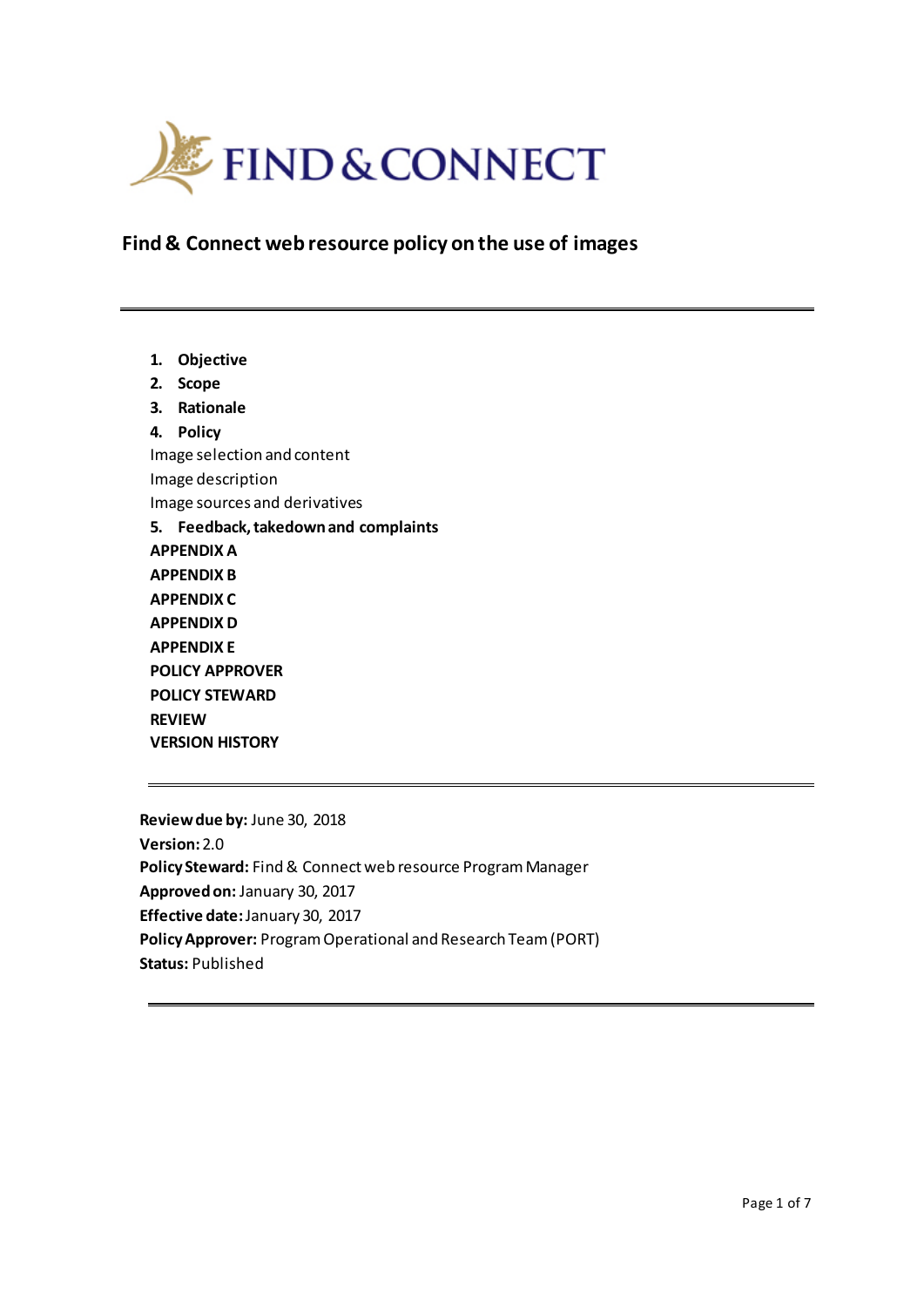### **1. Objective**

- 1.1 The Find & Connect web resource aims to facilitate access to records and information relating to the history of institutional 'care' in Australia. It is funded by the Department of Social Services as part of the Find & Connect Services and projects, and is managed by the eScholarship Research Centre (ESRC), University of Melbourne.
- 1.2 Photographs from children's institutions are of vital importance to many Care Leavers.
- 1.3 The Find & Connect web resource aims to include at least one photograph related to each children'sinstitution entity on the website.
- 1.4 This policy sets out the protocols for selecting and describing photographs, and also for responding to feedback about photographs after they have been uploaded to the website.

#### **2. Scope**

2.1 The word 'images' in this policy refers to all digital image formats including both static and moving image content published on the Find & Connect web resource. It includes images used for both informational and illustrative purposes.

#### **3. Rationale**

- 3.1 Photographs are vital resources for Care Leavers, and digital images are of central importance to the Find & Connect web resource. The Senate's 'Forgotten Australians' report (2004) asserted that 'The lack of photographs and mementos is felt keenly by care leavers … Photographs are a tangible link to the past, to their lost childhood' (p.255). Photographs, even of buildings, can be vital memory cues for Forgotten Australians and Former Child Migrants. For some people, images of Homes are as important and as treasured as a family album. For these reasons, the Find & Connect web resource aims to improve access to photographs relating to the history of institutional 'care' in Australia.
- 3.2 When selecting images for publication, and describing the context of these images on the Find & Connect web resource, there are a number of considerations that the website team takes into account, including:
	- (a) The potential that an image could 'trigger' and re-traumatise Care Leavers
	- (b) Respecting the personal privacy of people in images (particularly given that it is not usually possible to know whether children in photographs provided consent)
	- (c) Understanding that historical photographs of children's institutions are not necessarily accurate representations of these Homes (many photographs were taken for publicity or fundraising purposes).
	- (d) Acknowledging that buildings used as children's institutions may have changed function over time and may now be private residences –and that the privacy of people now living in those residences will be respected.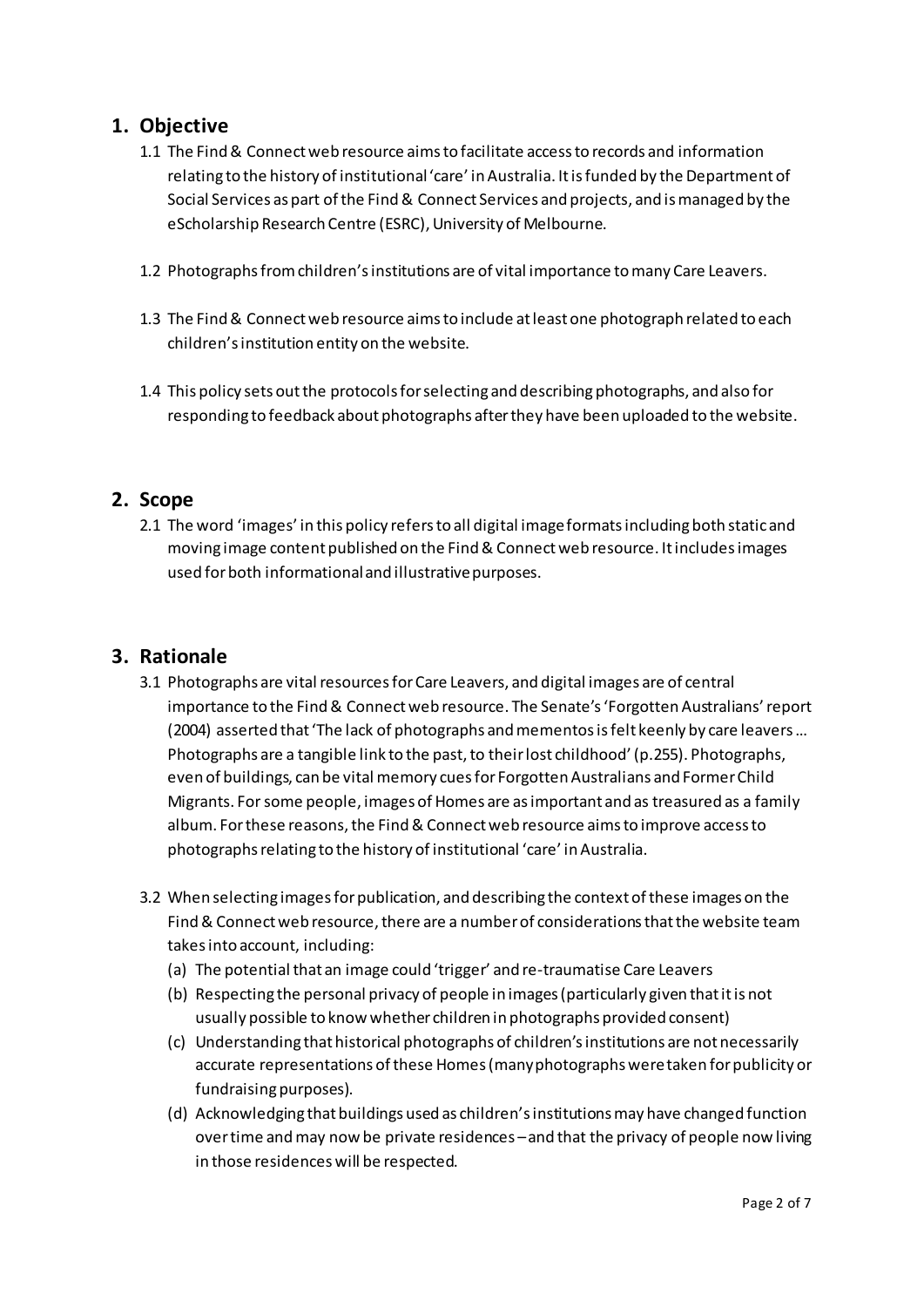## **4. Policy**

### **Image selection and content**

- 4.1 The Find & Connect web resource team source photographs of children's institutions and other related image content, with the aim of having at least one photograph for each entry about a Home.
- 4.2 Related image content may include images of children who were residents of Homes; images of records about children, usually as examples of what you can expect to find within an archival collection; and images of other significant documents such as legislation.
- 4.3 Images are selected at the discretion of the Find & Connect web resource team.
- 4.4 The majority of images published on the website are already in the public domain, for example, there are links to photographs held in cultural institutions like state libraries and museums, or images that were published in newspapers. From time to time, people contact the web resource about the existence of photosin their own collections, so these images can be made available to the wider public.
- 4.5 To protect personal privacy we do not publish photos of homes that are still used to provide out-of-home care.
- 4.6 Many former children's institutions later became private residences. The Find & Connect web resource contains some contemporary images of private houses which were formerly children's Homes, where permission to publish the images has been given by the owners, or where the images are already in the public domain.

#### **Image description**

4.7 Data entry protocol for both descriptive metadata and source citation is in accordance with the Policy on the Words We Use, and standards and procedures set out in project documentation (see **Appendix A: Digital Objects Protocols**).

#### **Image sources and derivatives**

- 4.8 Sources will be provided for all images in accordance with the scope of this policy, including accurate citation wherever possible.
- 4.9 Images used solely for illustrative purposes for example, as navigation tiles on the Information about Records page will not generally include source or descriptive information made visible on the webpage, although this may be included as image metadata.
- 4.10 Any Copyright known to apply to images will be clearly indicated.
- 4.11 The Find & Connect web resource team will create derivatives in the form of thumbnails for illustrative purposes only.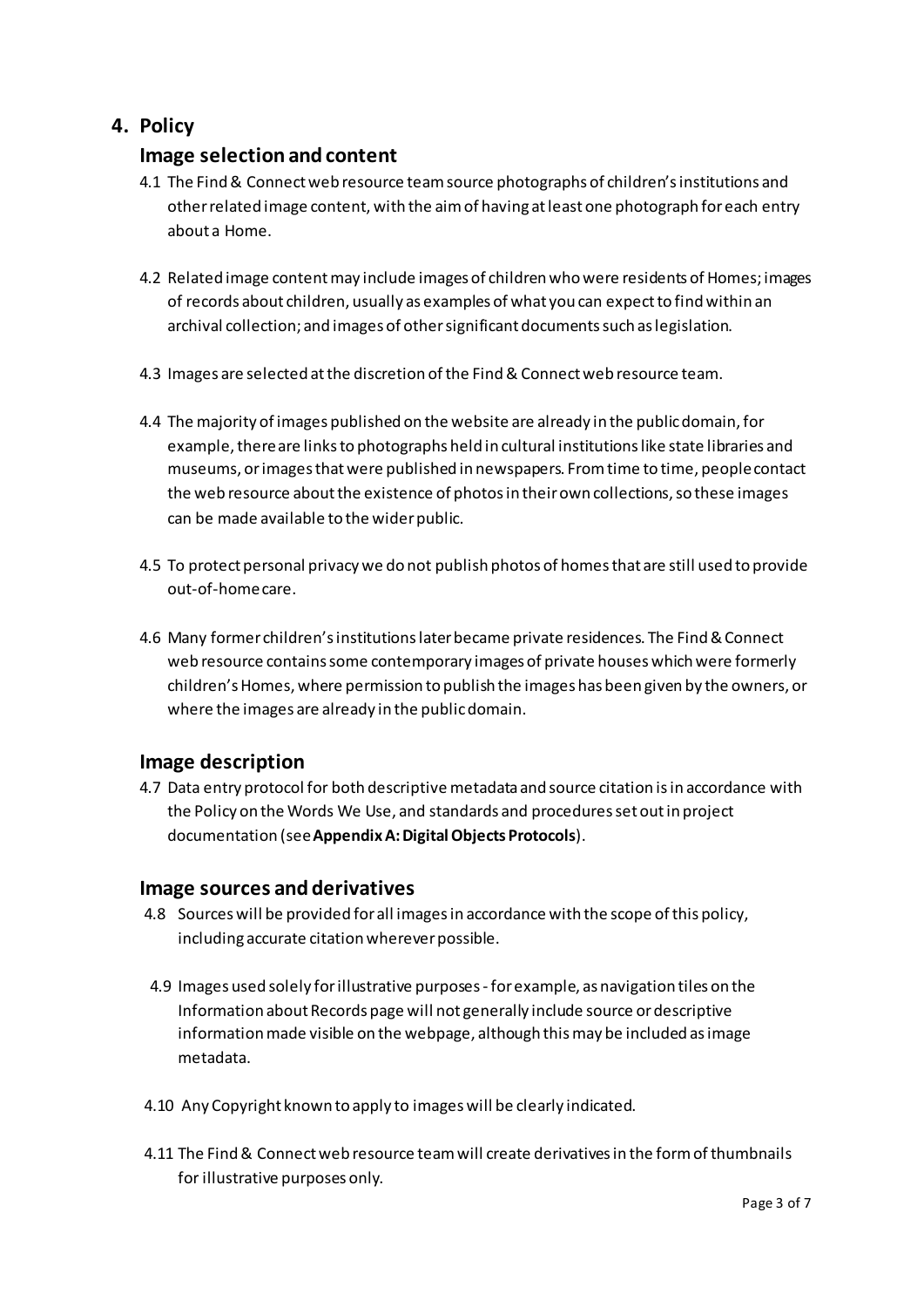- 4.12 The Find & Connect web resource is a dissemination service not an image repository –the web resource does not host third party images if they are available elsewhere online. The web resource will link to the URL of the authorised source/repository for images, using persistent URLs where available.
- 4.13 Where images are not available elsewhere (e.g. offered from private collections that are not hosted online), the preference is to facilitate individuals depositing these images with a dedicated repository or image hosting platform. In cases where this is not possible, images may be hosted on ESRC's servers at the University of Melbourne (along with the Find & Connect web resource).
- 4.14 As a dissemination service, the Find & Connect web resource does not make provision for or guarantee the long term availability or preservation of any images included on the website, although it doesseek to maintain consistency of service through server backups and regular monitoring of broken links.
- 4.15 For images that are part of archival or library collections, where possible the Find & Connect web resource will link to a catalogue page that includes the image and relevant collection metadata (rather than direct to the image file).
- 4.16 The Find & Connect web resource does not prescribe or warranty any particular formats or quality standards due to our reliance on third-party hosting (as they will all have their own policies).
- 4.17 Images hosted on internal file share
- (a) The preference is to link to images that are externally hosted, however, this is not always possible. For example, on occasion the Find & Connect web resource team have received and taken copies of photos or other records from individuals (with their permission).
- (b) The Find & Connect web resource team does not hold the originals, and returnsthem to the owner. Copies of images are stored securely and backed up on the ESRC's servers at the University of Melbourne.
- (c) The Find & Connect web resource team createsthumbnails of images for illustrative purposes which are also stored securely and backed up on the ESRC's servers at the University of Melbourne.
- 4.17 In 2011, permission was obtained from record holding institutions to create thumbnails of images for use on the Find & Connect web resource. A draft letter and the list of institutions is stored on the ESRC's secure share drive (see **Appendix C: Template for permission to create thumbnails, and list of organisations**). The individual responses to those emails are stored securely and backed up on the ESRC's servers at the University of Melbourne.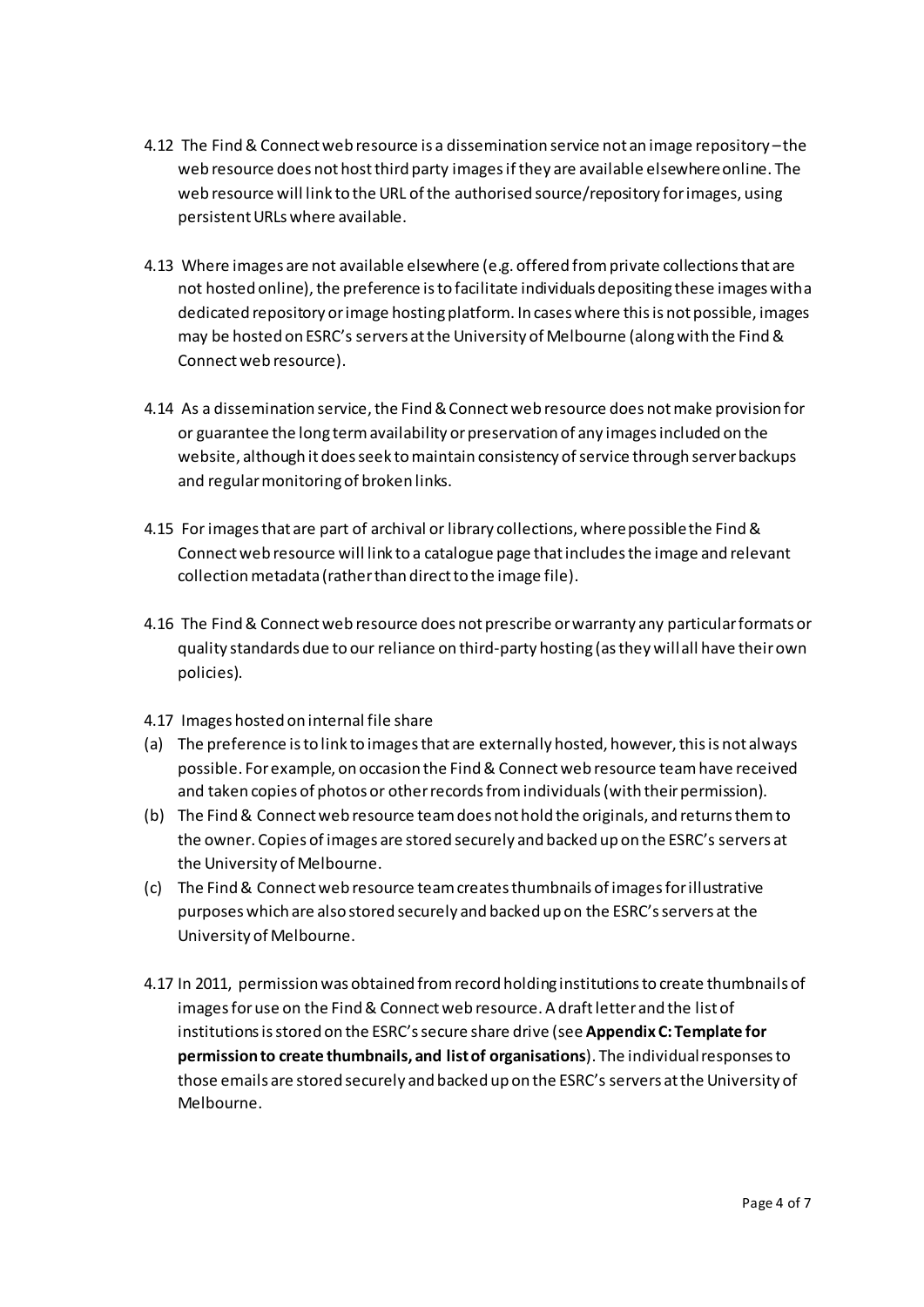### **5. Feedback, takedown and complaints**

5.1 If, in the course of using the web resource, users find images which:

- Infringe copyright (as advised by the copyright holder),
- Depictimages of abusers (as advised by survivors of abuse or their representative),
- Depict facilities currently providing out-of-home care, or
- Depict private residences in a way that could breach the personal privacy of owners (as advised by the current owner)

they may contact the web resource (using the Feedback page) so that the content may be flagged for review.

- 5.2 The web resource team will acknowledge the request for review in writing within five business days, and will make an assessment of the request. The person lodging the issue will be kept updated of actions taken by the web resource team in response to their request and the reasoning behind those actions. This includes reasoning for any decisions made, including if the web resource team does not take action as a result of the request.
- 5.3 Requests for take down of published content, and the outcome, will be registered in the project Complaints register. This register is stored securely on the eScholarship Research Centre'sservers at the University of Melbourne and can be viewed on request, subject to privacy considerations.
- 5.4 Where images are removed from the web resource as a result of a request for review, page(s) located at the relevant URL will include an advisory notice to that effect (see **Appendix D: Statement where disputed content has been taken down from the Find & Connect web resource).**
- 5.5 In the event that a person is dissatisfied with the response to their feedback regarding the Find & Connect web resource, or with any dealings with the Find & Connect web resource team, they may lodge a formal complaint.
- 5.6 The Find & Connect web resource complaints procedure is available on the website under About – Feedback.
- 5.7 The Find & Connect web resource team may also at any time remove image content from the website at theirsole discretion, for operational reasons, or in response to other feedback.

#### **APPENDIXA: Digital Objects Protocol**

The Digital Objects Protocol is part of the Find & Connect Data Entry manual, and can be provided on request.

#### **APPENDIXB: Content Warning**

The Content Warning is available on the Find & Connect website under About –Content Warning. <https://www.findandconnect.gov.au/about/content-warning/>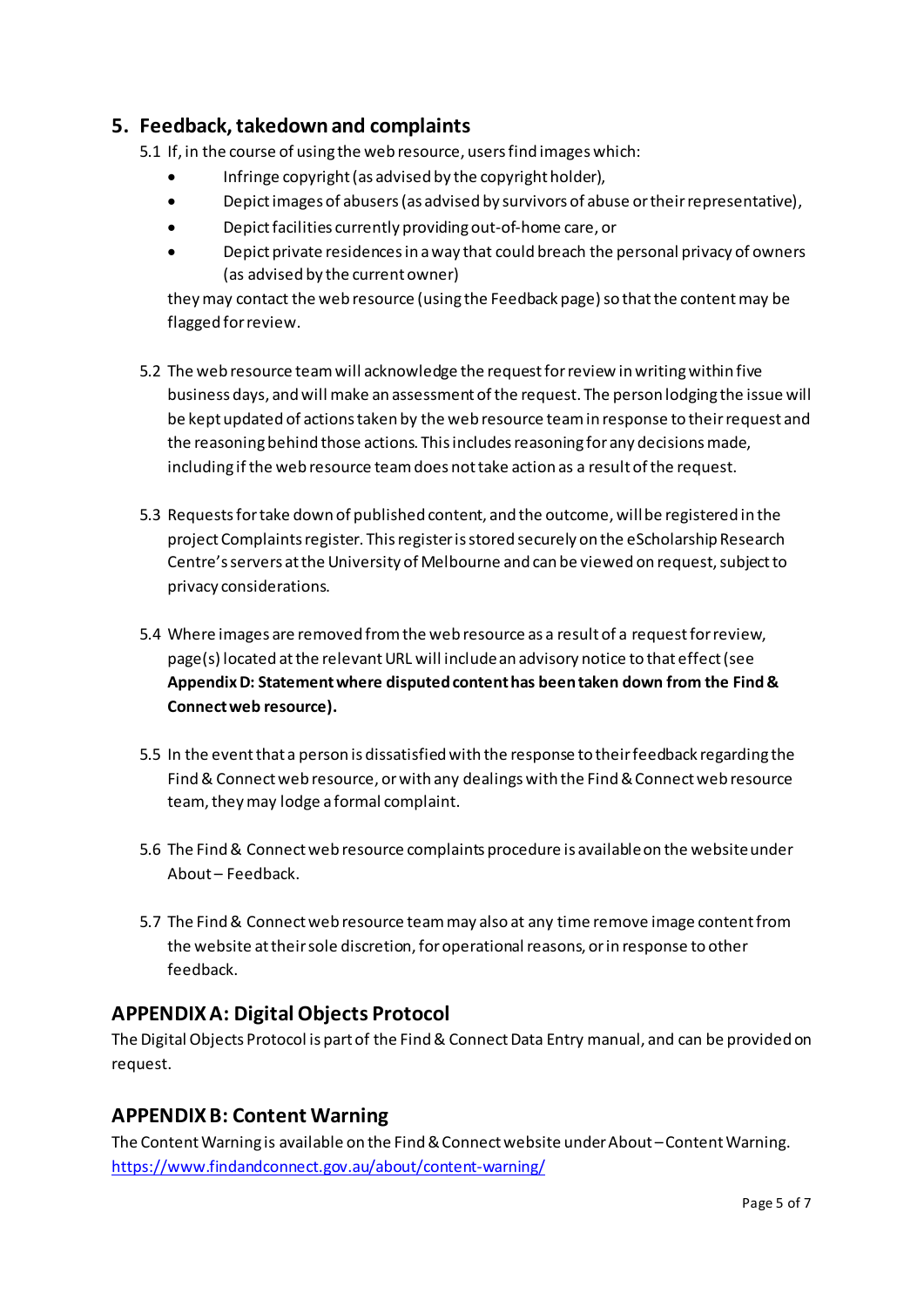# **APPENDIXC: Template for permission to create thumbnails (and list of organisations contacted)**

The template for permission to create thumbnail images and the list of organisations contacted is stored on the ESRC's fileshare and can be provided on request.

# **APPENDIXD: Statement where disputed content has been taken down from the Find & Connect web resource**

The following statement will be used when an image is removed from the web resource:

"CONTENT REMOVAL ADVICE: Photographic or other visual content(s) formerly available on this page has been removed on [date].

This action has been taken following notification to Find and Connect that the content is disputed and does not conform with the Find & Connect web resource Image Policy. If you would like more information about the content, why it was taken down, or the Image Policy, please contact us.

While best efforts have been made to remove this content from the Find & Connect web resource, please note that the images may still be available through external third-party websites, including sites linked to elsewhere on Find & Connect."

## **APPENDIXE: Feedback and Complaints procedure**

The Feedback and Complaints procedure is available on the Find & Connect website under About – Feedbac[k https://www.findandconnect.gov.au/about/feedback/](https://www.findandconnect.gov.au/about/feedback/)

## **POLICY APPROVER**

Find & Connect web resource Program Operational and Research Team (PORT)

## **POLICY STEWARD**

Find & Connect web resource Program Manager

#### **REVIEW**

This policy is to be reviewed by 30 June 2018.

#### **VERSION HISTORY**

| <b>Version</b> | Approved by             | <b>Approval Date</b> | <b>Effective Date</b> | <b>Sections Modified</b>                                                             |
|----------------|-------------------------|----------------------|-----------------------|--------------------------------------------------------------------------------------|
|                | Program Operational and | 30/01/2017           | 30/01/2017            | N/A                                                                                  |
|                | Research Team           |                      |                       |                                                                                      |
| 1.1            |                         |                      |                       | Change to section 4.8<br>regarding historical<br>image captions and<br>other changes |